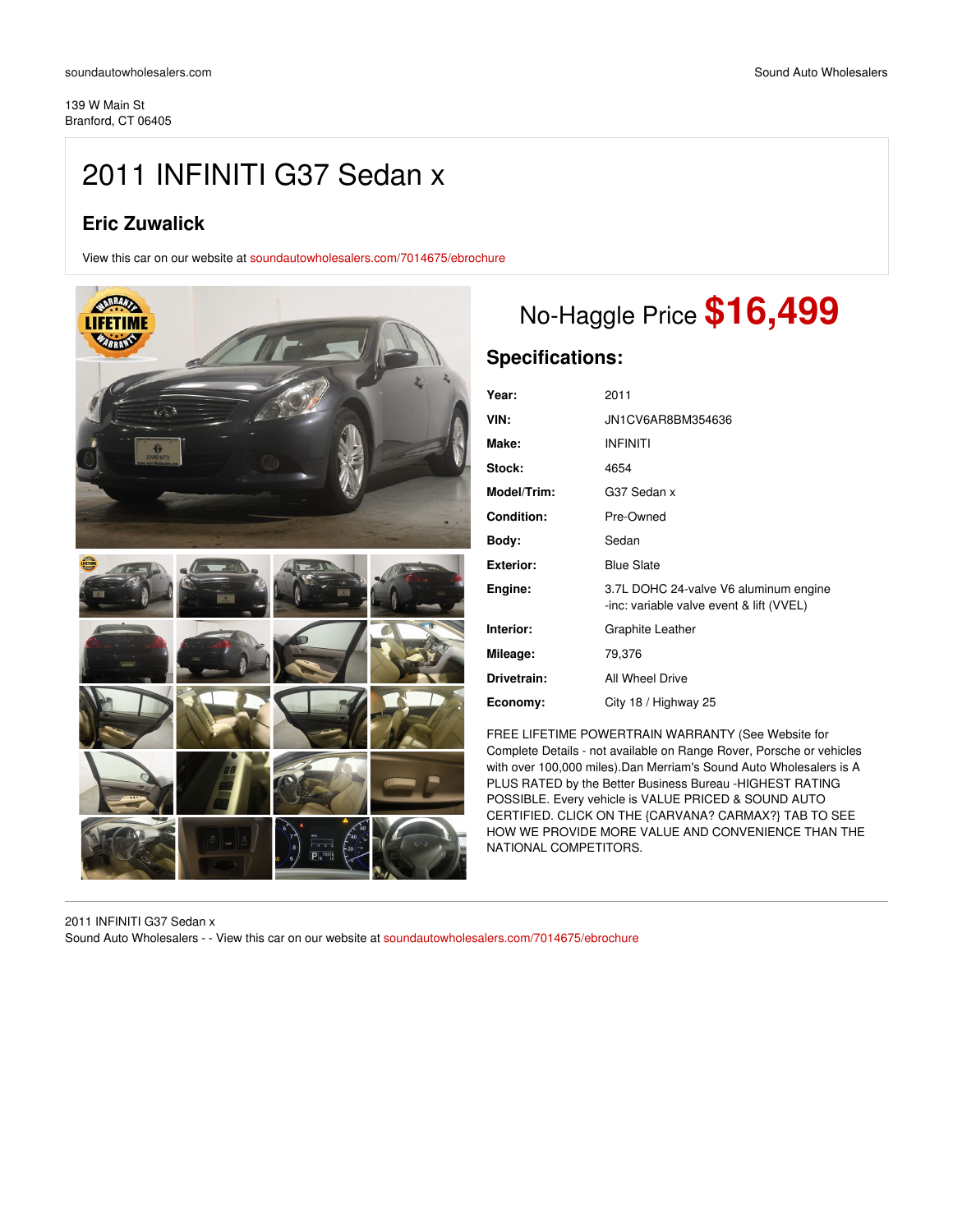

#### 2011 INFINITI G37 Sedan x

Sound Auto Wholesalers - - View this car on our website at [soundautowholesalers.com/7014675/ebrochure](https://soundautowholesalers.com/vehicle/7014675/2011-infiniti-g37-sedan-x-branford-ct-06405/7014675/ebrochure)

### **Installed Options**

#### **Interior**

- (2) Rear seat coat hooks- (4) trunk cargo hooks- 8-way pwr driver seat w/manual lumbar
- 8-way pwr front passenger seat- Aluminum INFINITI kick plates (front & rear)
- Auto-dimming rearview mirror w/compass- Cruise control- Dome lamp
- Driver/passenger assist handles- Dual front map lights- Dual front seatback pockets
- Dual illuminated visor vanity mirrors w/extensions- Dual rear reading lamps
- Dual-zone auto temp control w/carbon micro-filtration
- Fine Vision electroluminescent instrumentation w/adjustable brightness control -inc: speedometer, tachometer, fuel level, water temp & twin trip odometer
- Fold-down rear seat center armrest w/trunk pass through & cupholders
- Foot release type parking brake
- Front center console -inc: (2) cupholders, armrest, storage compartment, 12V pwr outlet
- Front door pockets w/bottleholders- Front/rear carpeted floor mats
- Heated front bucket seats HomeLink universal transceiver
- INFINITI signature analog clock- Illuminated entry -inc: front entry step lamps
- Intelligent key w/push button ignition
- Leather appointed seating (front & rear) w/embroidered INFINITI logo (front)
- Leather shift knob w/metallic finish
- Leather-wrapped 3-spoke steering wheel w/illuminated cruise & audio controls
- Lockable glove box w/lamp- Overhead console w/sunglasses holder
- Pwr trunk release w/cancellation switch in glove box
- Pwr windows w/illuminated switches -inc: one-touch up/down for all windows
- Rear seat air conditioning vents Rear seat heater vents Rear window defroster w/timer
- Remote opening of all windows via Intelligent key
- Shodo-finish aluminum interior trim -inc: center console, instrument panel, doors
- Speed sensitive auto pwr door locks w/linked fuel lid
- Tilt meter cluster (linked w/steering column)- Tilt/telescopic steering column
- Trunk illumination- Vehicle security system w/vehicle immobilizer

**Exterior**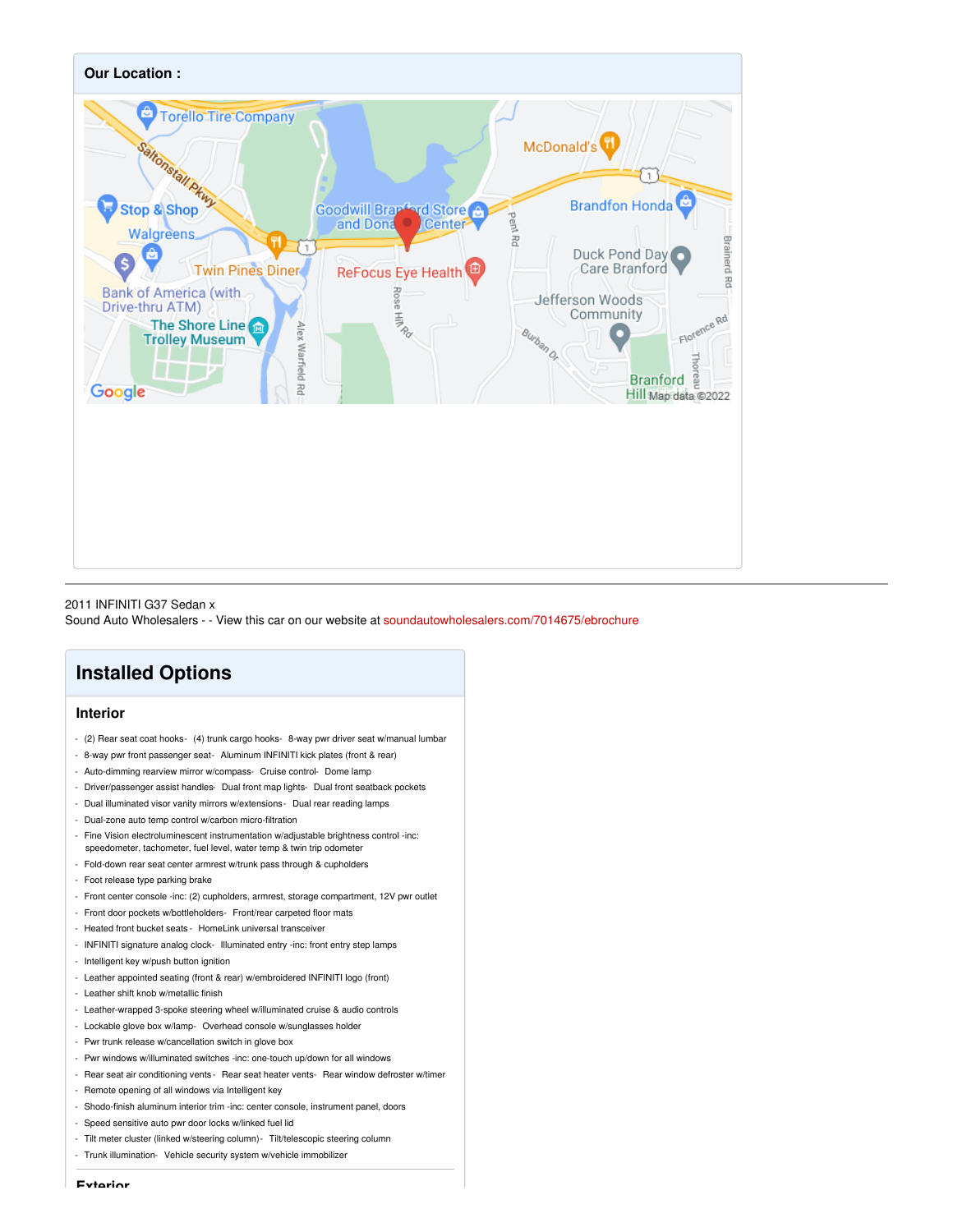#### **Exterior**

- 17" aluminum wheels- Auto on/off headlamps- Body color folding pwr heated mirrors
- High intensity discharge (HID) bi-functional xenon headlamps Integrated front fog lights
- LED tail lamps- P225/55VR17 all-season performance tires
- Temporary spare tire w/steel wheel- Trunk chrome finisher
- Vehicle-speed-sensitive intermittent windshield wipers w/mist function

#### **Safety**

- (2) Rear seat coat hooks- (4) trunk cargo hooks- 8-way pwr driver seat w/manual lumbar
- 8-way pwr front passenger seat- Aluminum INFINITI kick plates (front & rear)
- Auto-dimming rearview mirror w/compass- Cruise control- Dome lamp
- Driver/passenger assist handles- Dual front map lights- Dual front seatback pockets
- Dual illuminated visor vanity mirrors w/extensions- Dual rear reading lamps
- Dual-zone auto temp control w/carbon micro-filtration
- Fine Vision electroluminescent instrumentation w/adjustable brightness control -inc: speedometer, tachometer, fuel level, water temp & twin trip odometer
- Fold-down rear seat center armrest w/trunk pass through & cupholders
- Foot release type parking brake
- Front center console -inc: (2) cupholders, armrest, storage compartment, 12V pwr outlet
- Front door pockets w/bottleholders- Front/rear carpeted floor mats
- Heated front bucket seats HomeLink universal transceiver
- INFINITI signature analog clock- Illuminated entry -inc: front entry step lamps
- Intelligent key w/push button ignition
- Leather appointed seating (front & rear) w/embroidered INFINITI logo (front)
- Leather shift knob w/metallic finish
- Leather-wrapped 3-spoke steering wheel w/illuminated cruise & audio controls
- Lockable glove box w/lamp- Overhead console w/sunglasses holder
- Pwr trunk release w/cancellation switch in glove box
- Pwr windows w/illuminated switches -inc: one-touch up/down for all windows
- Rear seat air conditioning vents Rear seat heater vents Rear window defroster w/timer
- Remote opening of all windows via Intelligent key
- Shodo-finish aluminum interior trim -inc: center console, instrument panel, doors
- Speed sensitive auto pwr door locks w/linked fuel lid
- Tilt meter cluster (linked w/steering column)- Tilt/telescopic steering column
- Trunk illumination- Vehicle security system w/vehicle immobilizer

#### **Mechanical**

- 3.7L DOHC 24-valve V6 aluminum engine -inc: variable valve event & lift (VVEL)
- 4-wheel vented pwr disc brakes
- 7-speed automatic transmission w/manual shift mode -inc: downshift rev-matching, drive sport (DS) mode w/adaptive shift control (ASC)
- ATESSA E-TS all-wheel drive w/snow mode- Battery saver
- Double wishbone front suspension- Front & rear stabilizer bar- Front & rear tow hook
- Gas-type hood struts- Independent multi-link rear suspension
- Vehicle-speed-sensitive pwr rack & pinion steering

### **Option Packages**

#### **Factory Installed Packages**

-

| [H01] TECHNOLOGY PKG<br>-inc: intelligent cruise control,<br>brake assist w/preview braking,<br>pre-crash front safety belts.<br>rain sensing windshield wipers,<br>advanced climate control<br>system w/Plasmacluster air<br>purifier                                                                                                            | \$1,200 |
|---------------------------------------------------------------------------------------------------------------------------------------------------------------------------------------------------------------------------------------------------------------------------------------------------------------------------------------------------|---------|
| [R01] SPORT PKG - AWD<br>-inc: 18" split 5-spoke aluminum<br>allov wheels. P225/50R18 all-<br>season tires, solid magnesium<br>paddle shifters, front sport<br>bucket seats w/manual thigh<br>extension & driver seat pwr<br>thigh & torso support, sport<br>front fascia & side sills, unique<br>sport headlights, aluminum<br>pedals & footrest | \$1,150 |
| [U01] NAVIGATION PKG<br>-inc: INFINITI hard drive based<br>navigation system w/touch-<br>screen, lane guidance, speed                                                                                                                                                                                                                             | \$1,850 |